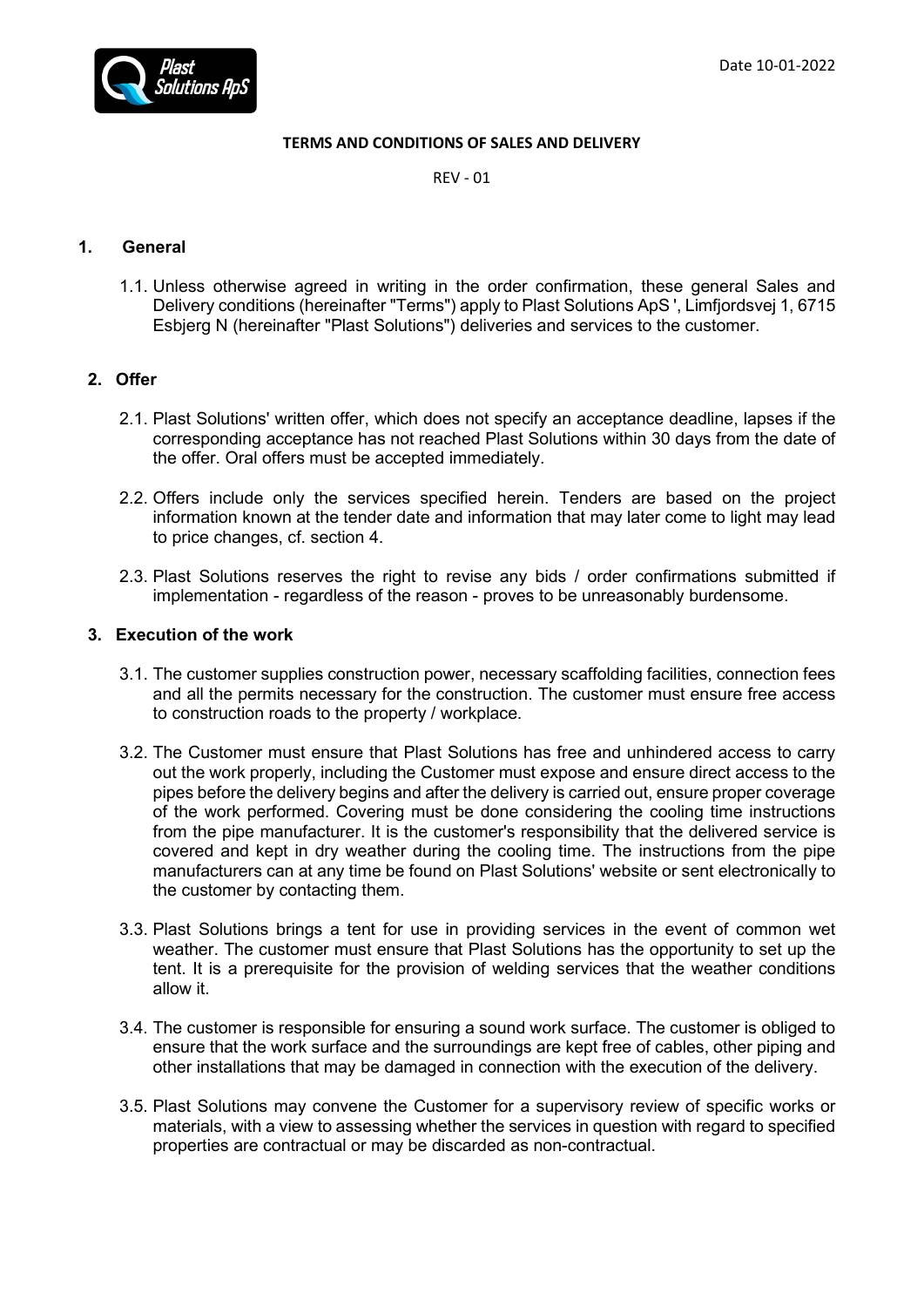

- 3.6. Plast Solutions performs self-inspection of welding services unless otherwise agreed in writing. By observing the self-inspection, a presumption is created that the work has been carried out without defects. The customer bears the burden of proof for other things, cf. section 8. The customer must at all times provide Plast Solutions with the information and specifications necessary and correct for the performance of the services.
- 3.7. Plast Solutions is not responsible for the design. The work is carried out in accordance with the customer's design material, description and drawings for use in the execution of the work.
- 3.8. The customer must examine the LER register and inform Plast Solutions of information relevant to Plast Solutions' service before Plast Solutions begins delivery of its service. Plast Solutions bears no responsibility in relation to damages incurred as a result of failure to examine by the LER-register or as a result of incorrect information therein.
- 3.9. If Plast Solutions delivers a combined contract, this means that Plast Solutions performs a joint specialist contract, including delivery of materials and welding.
- 3.10. If Plast Solutions delivers crew hire, this means that Plast Solutions only delivers personnel, but no material deliveries, and that Plast Solutions' employees are subject to the Customer's instructional powers and that the Customer has responsibility for the execution of the work.

# **4. Price**

- 4.1. All prices are stated in Danish kroner excl. VAT, freight, customs duties, taxes and other charges, unless otherwise stated in writing.
- 4.2. If the price is exceptionally stated in EURO or another currency, the exchange rate per. the date of submission of the tender is applicable.
- 4.3. If a fixed contract price has been agreed, it is valid for 3 months from the conclusion of the agreement. For the part of the service that is performed after the end of the aforementioned fixed price period, the contract price is index-linked in accordance with the net price index with the end of the fixed price period as the base index.
- 4.4. The price can be adjusted if a government intervention carried out after the tender has been submitted has led to significant additional costs and is not covered by other regulation. Plast Solutions' compensation is also provided for extraordinary price increases for material that is included in the work in the finished form or in the usual way, or for fuel that is used directly for the work. Similarly, the price can be adjusted if foreign law changes / interventions lead to increased staff and administration costs.
- 4.5. The customer pays an hourly rate from the employees leaving Plast Solutions 'company address and until the employee returns to Plast Solutions' company address. In addition, driving is settled at the state's recommended driving rates.
- 4.6. When delivering services outside Denmark's borders, the customer is invoiced for Plast Solutions' costs for diets and transport to and from the workplace. In addition, invoicing is based on the hourly consumption used when posting employees.
- 4.7. Waiting time for any reason is settled on an hourly basis at regular hourly rates.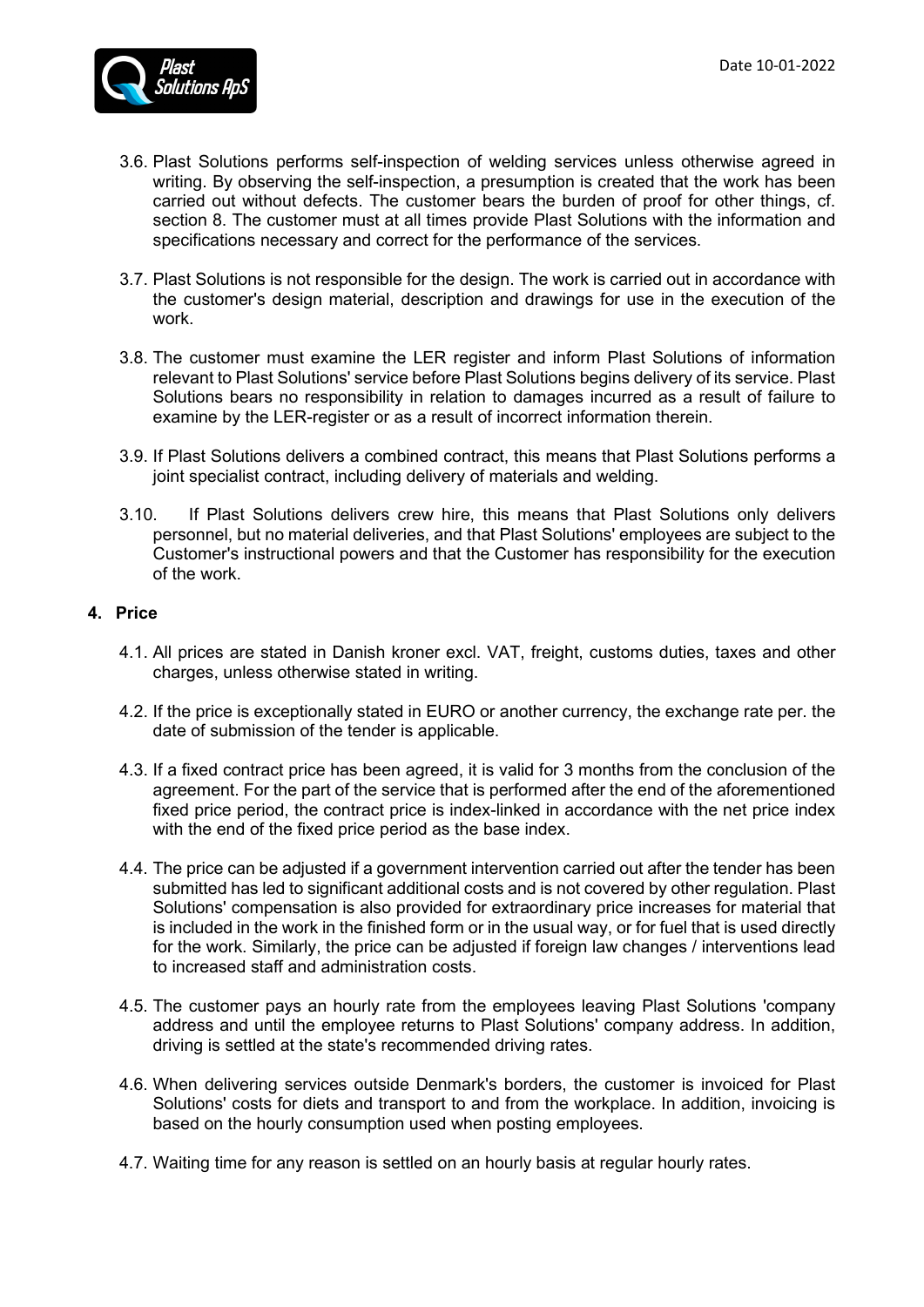

4.8. All project changes are carried out as extra work and according to invoice.

## **5. Payment**

- 5.1. Unless otherwise stated in the order confirmation, payment must be made no later than 14 days from the invoice date.
- 5.2. Plast Solutions is entitled to send weekly on-account settlements.
- 5.3. In the event of late payment, default interest is calculated at 2% per. commenced month from the due date to count.
- 5.4. Payment by set-off cannot take place if the counterclaim is disputed.
- 5.5. If the Customer does not pay due, Plast Solutions is entitled to withhold deliveries / services not yet delivered and / or cancel the agreement after prior written notice of 3 days. Plast Solutions is then entitled to claim compensation in accordance with the general rules of Danish law from the Customer.

## **6. Delivery**

6.1. Delivery of material supplies is conditional on the unloading site being accessible by road. Any waiting time in connection with replacement is at the customer's expense.

### **7. Delivery time and delay**

- 7.1. If the delivery time or period has been agreed, this will be stated in the offer and / or in the order confirmation. The delivery time is determined by Plast Solutions at best estimate in accordance with the circumstances that existed at the time the offer was made and / or the conclusion of the agreement.
- 7.2. Unless otherwise agreed in writing, a postponement of the delivery time by 14 working days is considered in all respects as timely delivery, so that the customer cannot for this reason exercise any powers over Plast Solutions. Plast Solutions must notify the customer of changes in delivery time without undue delay.
- 7.3. By postponing the delivery time for more than 14 days and to the extent that the Customer can document that the delay is due to error or negligence on the part of Plast Solutions, and that the Customer has suffered losses, the Customer may be entitled to compensation. However, the compensation may not exceed an amount of 3% of the agreed payment for the delayed delivery for each full week, the delay lasts, and the compensation may amount to a maximum of 10% of the agreed payment. The Customer may not claim compensation for delay to cover the Customer's operating losses, profit losses, daily fines or other indirect losses. In addition, Plast Solutions does not assume any responsibility, and the customer does not have other default rights.
- 7.4. If the delay is due to the customer's circumstances, Plast Solutions is entitled to an extension of the deadline to a reasonable extent depending on the circumstances.
- 7.5. Plast Solutions reserves the right to make delays due to bad weather, failing material deliveries, demands from authorities, strikes (even if the strike only affects Plast Solutions),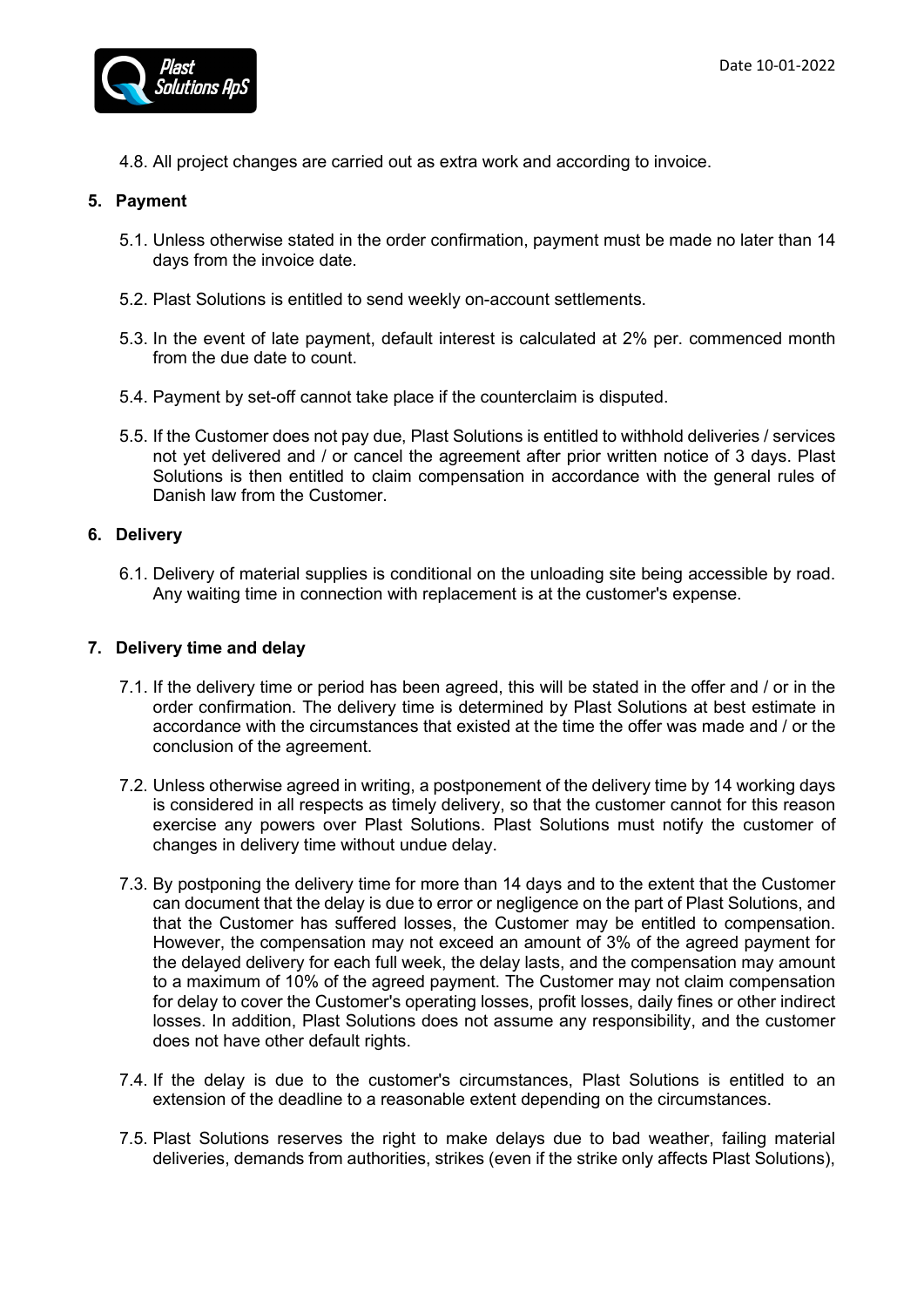lockouts, pandemics, force majeure and other events beyond Plast Solutions' control. In such cases, Plast Solutions is entitled to defer the completion date.

## **8. Defects and complaints**

- 8.1. All work is carried out in accordance with the Customer's design material, description and drawings. The Customer is responsible for ensuring that what is delivered is sufficient and / or appropriate for solving the Customer's task in terms of capacity and in all respects. Plast Solutions does not assume any responsibility for errors or deficiencies in the service, which are due to the content of information received from the Customer.
- 8.2. Plast Solutions assumes no design, design, capacity, planning or construction responsibility for errors and / or defects related to use, or failure to use the services provided.
- 8.3. Within the period mentioned below, Plast Solutions undertakes to remedy any defects in the delivered goods by repair or re-delivery at Plast Solutions' choice. If the defect is remedied, the customer must make sure to expose the pipes before remediation can be carried out and cover the pipes again after the remediation has been completed as described under section 3, as well as bear any additional costs associated with the remedy. Plast Solutions' obligations only include wages and materials that are directly related to remedying deficiencies. All other costs associated with a defect that have occurred, including transportation, waiting money, diets, lodging, as well as costs of exposing, making available and covering defective parts, are irrelevant to Plast Solutions. The customer also bears all expenses for reassembly and start-up, etc.
- 8.4. If the customer has not claimed a defect with Plast Solutions within 12 months after the delivery date, the customer cannot claim it later. If the delivery is used more intensively than agreed, or more intensively than may be assumed at the conclusion of the agreement, this period is shortened proportionately.
- 8.5. When performing professional contracts, any claims against Plast Solutions as a result of defects are submitted no later than 5 years after the completion of the work. After this time, the customer cannot raise claims against Plast Solutions.
- 8.6. In all cases, the customer must, after delivery, complain in writing within 8 days after the defect in question is or should have been established with the customer. If the deadline is not met, any right and obligation lapses.
- 8.7. If the customer himself supplies materials and Plast Solutions only hires crew, the hired crew is subject to the customer's instructional powers, which is why Plast Solutions cannot be held responsible for any. defects.
- 8.8. Modification or interference with the sale without the consent of Plast Solutions deprives Plast Solutions of any responsibility and liability.
- 8.9. Plast Solutions' liability only covers defects that arise under the working conditions stipulated in the agreement and during the correct use of the delivery. Plast Solutions 'liability does not cover defects caused by materials provided by the customer, according to the customer's specifications or after the customer's approval of Plast Solutions' material lists, of constructions prescribed / specified by the customer, of faulty layers. preparatory work performed by the customer and circumstances that occurred after the takeover, including deficiencies due to inadequate maintenance on the part of the customer, changes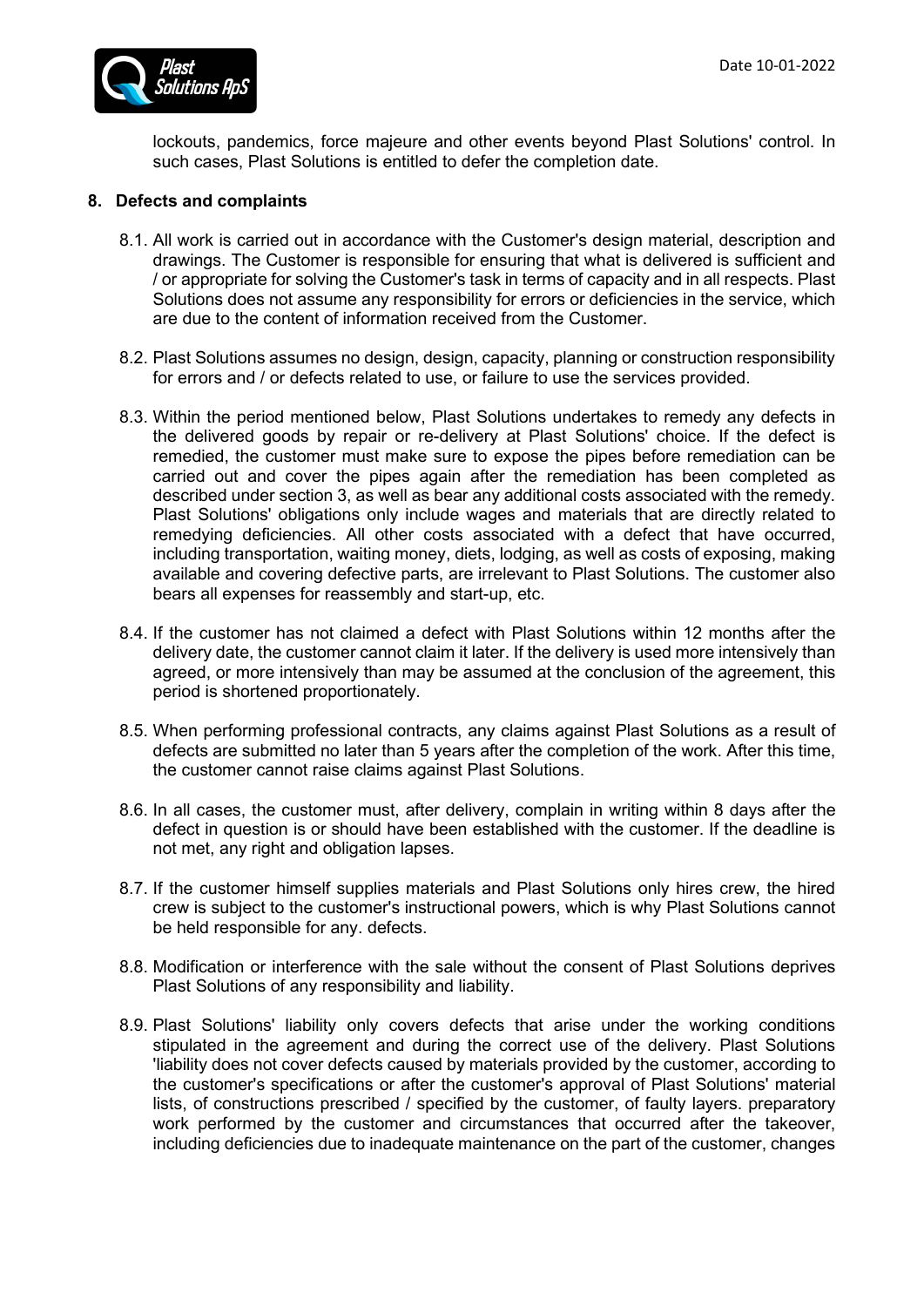

in the delivery made by the customer without Plast Solutions' written consent, repairs that the customer has performed incorrectly and normal wear and tear and deterioration.

- 8.10. Plast Solutions' liability lapses if product instructions are not complied with including e.g. that manufacturer's instructions in relation to covering pipes are not followed.
- 8.11. Plast Solutions has no responsibility for defects in addition to the above, which is why the Customer cannot cancel the purchase, demand a proportionate rejection or compensation or withhold the queue amount in whole or in part. This applies to any loss that the defect may cause, including operating losses, lost profits and other financial consequential losses, including losses due to breakages of welds or wires performed. This limitation of Plast Solutions' liability does not apply if they has been guilty of gross negligence.
- 8.12. No guarantee is provided on services provided. Guarantees from manufacturers regarding material deliveries are, however, transferred to the customer.

## **9. Credit ecurity**

- 9.1. Security for the full amount can be charged to the customer at any time e.g. in the form of a bank guarantee - before the service is commenced.
- 9.2. Plast Solutions does not normally provide security. If security is agreed, the costs are paid by the customer.

### **10. Disclaimer**

10.1. For claims relating to Plast Solutions' fulfillment or non-fulfillment of its obligations, the customer is entitled to compensation for direct losses with the following limitations.

Plast Solutions' contractual and liability for damages is limited to direct damages / losses, and is - regardless of cause and regardless of the nature of the claim - limited to the invoice amount for the service that caused the damage / loss or is the cause of or directly related to the claim. DKK 250,000 pr. years and in total.

Plast Solutions is under no circumstances liable to the customer for lost profits, lost savings or other indirect losses or consequential damages.

The limitation of liability only applies to damages and amounts that are not covered by insurance.

# **11. Product liability**

- 11.1. Plast Solutions is responsible for product liability in accordance with Danish law's provisions on product liability. Plast Solution's liability is limited to a total of DKK 5,000,000 for all product damages and / or product liability per. calendar year.
- 11.2. Series injuries, ie. damages on various items, but with the same cause of damage is considered as one damage and Plast Solutions' liability for this is limited to a total of DKK 5,000,000 per. year for all product damage and / or product liability per. calendar year.